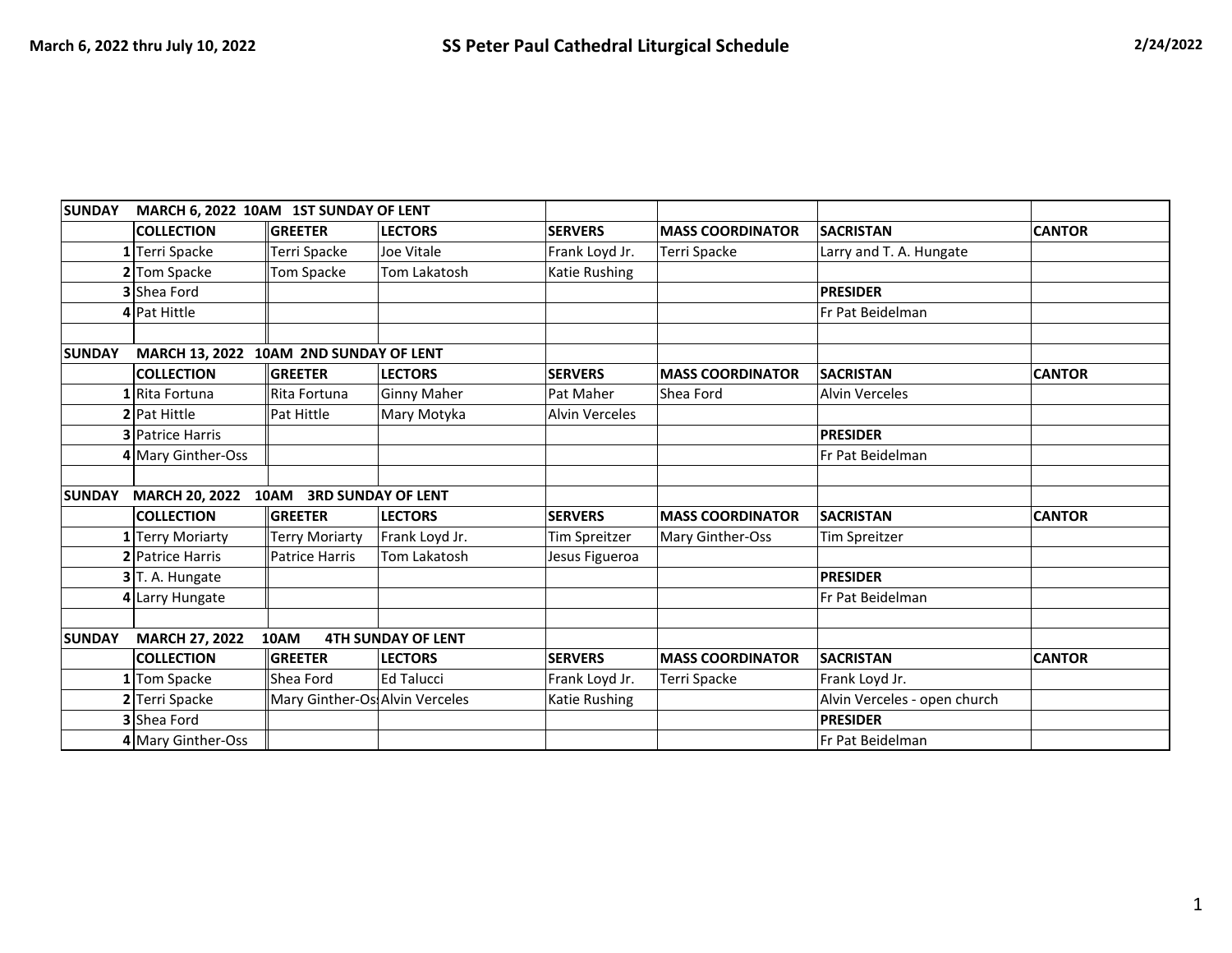| <b>SUNDAY</b><br><b>APRIL 3, 2022</b><br><b>5TH SUNDAY OF LENT</b><br>10AM |                       |                            |                             |                       |                         |                             |               |
|----------------------------------------------------------------------------|-----------------------|----------------------------|-----------------------------|-----------------------|-------------------------|-----------------------------|---------------|
|                                                                            | <b>COLLECTION</b>     | <b>GREETER</b>             | <b>LECTORS</b>              | <b>SERVERS</b>        | <b>MASS COORDINATOR</b> | <b>SACRISTAN</b>            | <b>CANTOR</b> |
|                                                                            | $1$ T. A. Hungate     | T. A. Hungate              | Mark Rowlands               | <b>Tim Spreitzer</b>  | Shea Ford               | <b>Tim Spreitzer</b>        |               |
|                                                                            | 2 Larry Hungate       | Larry Hungate              | <b>Ted Marcilliat</b>       | Jesus Figueroa        |                         | Jesus Figuera               |               |
|                                                                            | 3 Joseph Bednarz      |                            |                             |                       |                         | <b>PRESIDER</b>             |               |
|                                                                            | 4 Rita Fortuna        |                            |                             |                       |                         | Fr Pat Beidelman            |               |
|                                                                            |                       |                            |                             |                       |                         |                             |               |
| <b>SUNDAY</b>                                                              | <b>APRIL 10, 2022</b> | <b>10AM PALM SUNDAY</b>    |                             |                       |                         |                             |               |
|                                                                            | <b>COLLECTION</b>     | <b>GREETER</b>             | <b>LECTORS</b>              | <b>SERVERS</b>        | <b>MASS COORDINATOR</b> | <b>SACRISTAN</b>            | <b>CANTOR</b> |
|                                                                            | $1$ Pat Hittle        | Joseph Bednarz             | Suzanne Dijak-Robinson      | Pat Maher             | Mary Ginther-Oss        | T. A. Hungate/Tim Spreitzer |               |
|                                                                            | 2 Terri Spacke        | Pat Hittle                 | Paul Dijak-Robinson         | Tim Spreitzer         |                         |                             |               |
|                                                                            | 3 Joseph Bednarz      |                            |                             | Frank Loyd Jr.        |                         | <b>PRESIDER</b>             |               |
|                                                                            | 4 Tom Spacke          |                            |                             |                       |                         | Archbishop Thompson         |               |
|                                                                            |                       |                            |                             |                       |                         |                             |               |
| <b>SUNDAY</b><br><b>APRIL 17, 2022</b><br>10AM<br><b>EASTER</b>            |                       |                            |                             |                       |                         |                             |               |
|                                                                            | <b>COLLECTION</b>     | GREETER                    | <b>LECTORS</b>              | <b>SERVERS</b>        | <b>MASS COORDINATOR</b> | <b>SACRISTAN</b>            | <b>CANTOR</b> |
|                                                                            | 1 Shea Ford           | Shea Ford                  | Tom Lakatosh                | Pat Maher             | Shea Ford               | T. A. Hungate/Tim Spreitzer |               |
|                                                                            | 2 Joseph Bednarz      | Joseph Bednarz             | Judi Sullivan               | Tim Spreitzer         |                         |                             |               |
|                                                                            | 3 T. A. Hungate       |                            |                             | Frank Loyd Jr.        |                         | <b>PRESIDER</b>             |               |
|                                                                            | 4 Larry Hungate       |                            |                             | <b>Alvin Verceles</b> |                         | Archbishop Thompson         |               |
|                                                                            |                       |                            |                             |                       |                         |                             |               |
| <b>SUNDAY</b>                                                              | <b>APRIL 24, 2022</b> | 10AM                       | <b>2ND SUNDAY OF EASTER</b> |                       |                         |                             |               |
|                                                                            | <b>COLLECTION</b>     | <b>GREETER</b>             | <b>LECTORS</b>              | <b>SERVERS</b>        | <b>MASS COORDINATOR</b> | <b>SACRISTAN</b>            | <b>CANTOR</b> |
|                                                                            | 1 Rita Fortuna        | Mary Ginther-Os Ed Talucci |                             | Pat Maher             | Mary Ginther-Oss        | <b>Alvin Verceles</b>       |               |
|                                                                            | 2 Patrice Harris      | <b>Patrice Harris</b>      | <b>Alvin Verceles</b>       | Katie Rushing         |                         |                             |               |
|                                                                            | <b>3</b> Pat Hittle   |                            |                             |                       |                         | <b>PRESIDER</b>             |               |
|                                                                            | 4 Mary Ginther-Oss    |                            |                             |                       |                         | Archbishop Thompson         |               |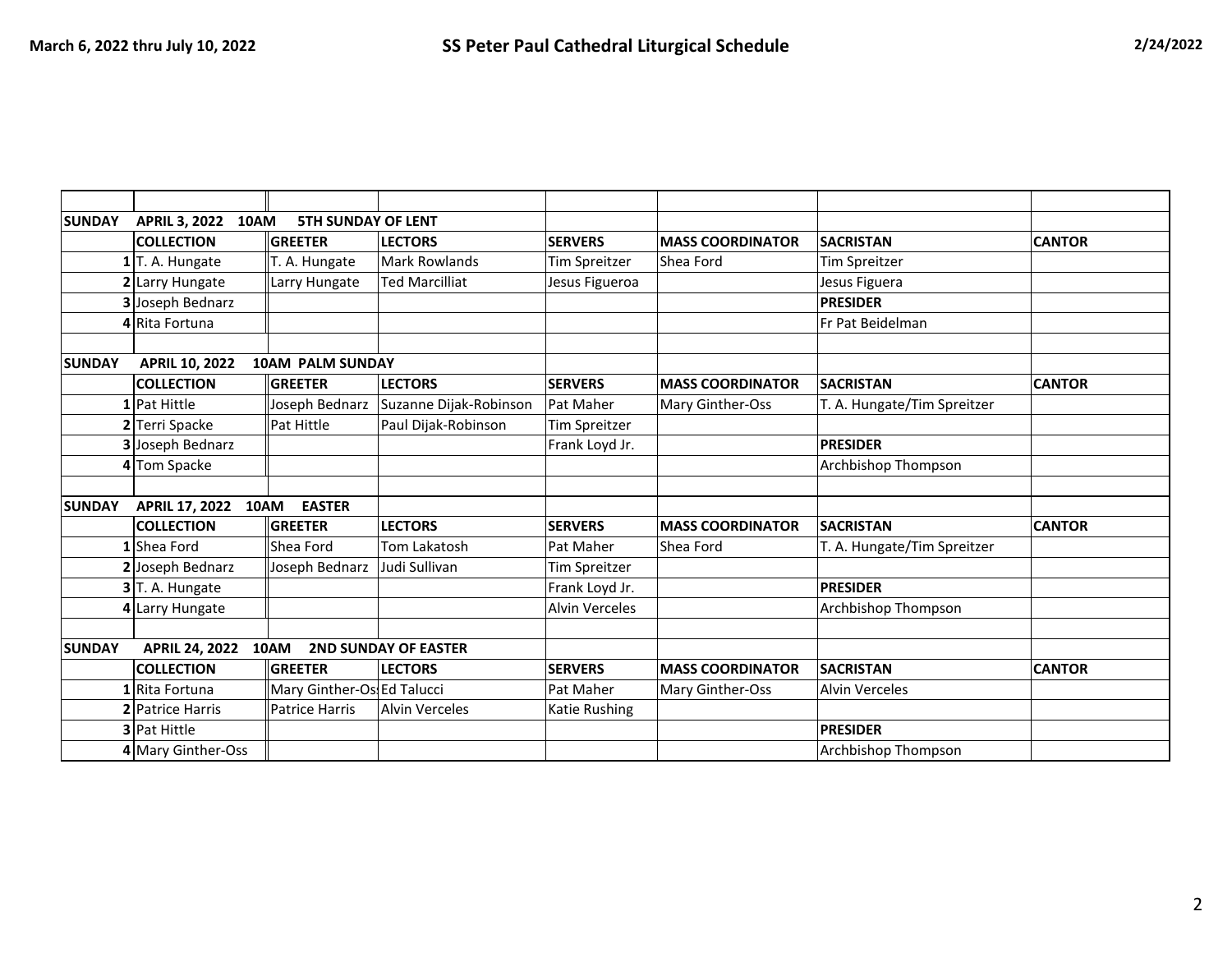| <b>SUNDAY</b>                                                        | MAY 1, 2022 10AM<br><b>3RD SUNDAY OF EASTER</b> |                             |                             |                       |                         |                              |               |  |  |
|----------------------------------------------------------------------|-------------------------------------------------|-----------------------------|-----------------------------|-----------------------|-------------------------|------------------------------|---------------|--|--|
|                                                                      | <b>COLLECTION</b>                               | <b>GREETER</b>              | <b>LECTORS</b>              | <b>SERVERS</b>        | <b>MASS COORDINATOR</b> | <b>SACRISTAN</b>             | <b>CANTOR</b> |  |  |
|                                                                      | 1 Terry Moriarty                                | Rita Fortuna                | Frank Loyd Jr.              | <b>Tim Spreitzer</b>  | Mary Ginther-Oss        | Frank Loyd Jr.               |               |  |  |
|                                                                      | 2 Rita Fortuna                                  | Joseph Bednarz              | Mary Motyka                 | <b>Alvin Verceles</b> |                         | Jesus Figueroa               |               |  |  |
|                                                                      | 3 Mary Ginther-Oss                              |                             |                             |                       |                         | <b>PRESIDER</b>              |               |  |  |
|                                                                      | 4 Joseph Bednarz                                |                             |                             |                       |                         |                              |               |  |  |
|                                                                      |                                                 |                             |                             |                       |                         |                              |               |  |  |
| <b>SUNDAY</b>                                                        | MAY 8, 2022<br>10AM                             | <b>4TH SUNDAY OF EASTER</b> |                             |                       |                         |                              |               |  |  |
|                                                                      | <b>COLLECTION</b>                               | <b>GREETER</b>              | <b>LECTORS</b>              | <b>SERVERS</b>        | <b>MASS COORDINATOR</b> | <b>SACRISTAN</b>             | <b>CANTOR</b> |  |  |
|                                                                      | 1 Patrice Harris                                | T. A. Hungate               | Judi Sullivan               | Frank Loyd Jr.        | Shea Ford               | Larry and T. A. Hungate      |               |  |  |
|                                                                      | 2 Larry Hungate                                 | Larry Hungate               | <b>Alvin Verceles</b>       | Jesus Figueroa        |                         |                              |               |  |  |
|                                                                      | $3$ T. A. Hungate                               |                             |                             |                       |                         | <b>PRESIDER</b>              |               |  |  |
|                                                                      | 4 Shea Ford                                     |                             |                             |                       |                         |                              |               |  |  |
|                                                                      |                                                 |                             |                             |                       |                         |                              |               |  |  |
| <b>SUNDAY</b><br>MAY 15, 2022<br><b>5TH SUNDAY OF EASTER</b><br>10AM |                                                 |                             |                             |                       |                         |                              |               |  |  |
|                                                                      | <b>COLLECTION</b>                               | GREETER                     | <b>LECTORS</b>              | <b>SERVERS</b>        | <b>MASS COORDINATOR</b> | <b>SACRISTAN</b>             | <b>CANTOR</b> |  |  |
|                                                                      | 1 Terri Spacke                                  | Terry Moriarty              | <b>Mark Rowlands</b>        | <b>Tim Spreitzer</b>  | Terri Spacke            | <b>Tim Spreitzer</b>         |               |  |  |
|                                                                      | 2 Tom Spacke                                    | Pat Hittle                  | Joe Vitale                  | Jesus Figueroa        |                         | Jesus Figueroa               |               |  |  |
|                                                                      | 3 Pat Hittle                                    |                             |                             |                       |                         | <b>PRESIDER</b>              |               |  |  |
|                                                                      | 4 Terry Moriarty                                |                             |                             |                       |                         |                              |               |  |  |
|                                                                      |                                                 |                             |                             |                       |                         |                              |               |  |  |
| <b>SUNDAY</b>                                                        | MAY 22, 2022 10 AM                              |                             | <b>6TH SUNDAY OF EASTER</b> |                       |                         |                              |               |  |  |
|                                                                      | <b>COLLECTION</b>                               | <b>GREETER</b>              | <b>LECTORS</b>              | <b>SERVERS</b>        | <b>MASS COORDINATOR</b> | <b>SACRISTAN</b>             | <b>CANTOR</b> |  |  |
|                                                                      | 1 Shea Ford                                     | <b>Terri Spacke</b>         | Mary Motyka                 | Frank Loyd Jr.        | Shea Ford               | Frank Loyd Jr.               |               |  |  |
|                                                                      | 2 Joseph Bednarz                                | <b>Tom Spacke</b>           | <b>Ted Marcilliat</b>       | Katie Rushing         |                         | Alvin Verceles - open church |               |  |  |
|                                                                      | 3 Terri Spacke                                  |                             |                             |                       |                         | <b>PRESIDER</b>              |               |  |  |
|                                                                      | 4 Tom Spacke                                    |                             |                             |                       |                         |                              |               |  |  |
|                                                                      |                                                 |                             |                             |                       |                         |                              |               |  |  |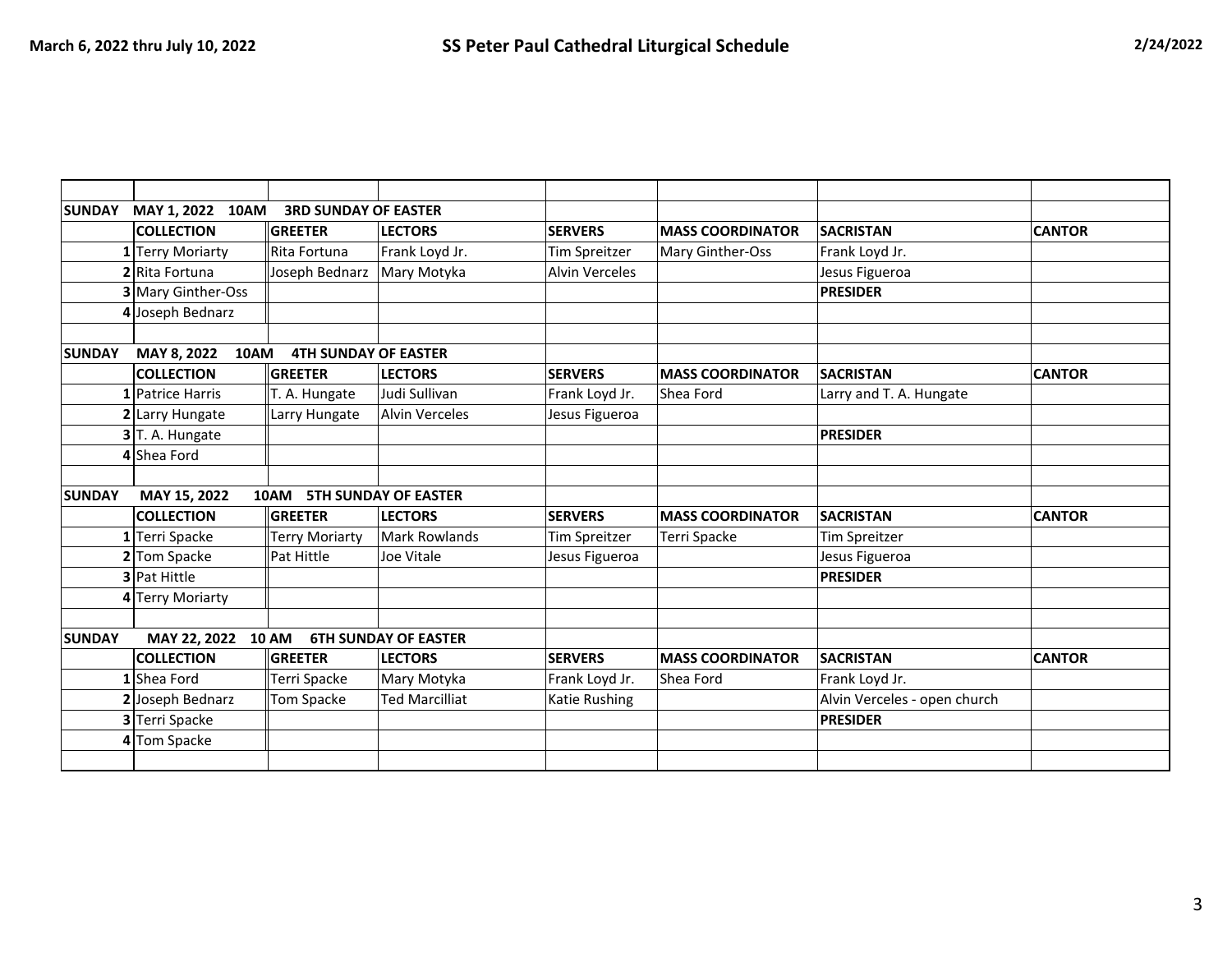| <b>SUNDAY</b><br>MAY 29, 2022 10 AM ASCENSION OF THE LORD |                                     |                                |                        |                       |                         |                         |               |
|-----------------------------------------------------------|-------------------------------------|--------------------------------|------------------------|-----------------------|-------------------------|-------------------------|---------------|
|                                                           | <b>COLLECTION</b>                   | <b>GREETER</b>                 | <b>LECTORS</b>         | <b>SERVERS</b>        | <b>MASS COORDINATOR</b> | <b>SACRISTAN</b>        | <b>CANTOR</b> |
|                                                           | 1 Rita Fortuna                      | Rita Fortuna                   | <b>Ginny Maher</b>     | Pat Maher             | Mary Ginther-Oss        | Tim Spreitzer           |               |
|                                                           | 2 Mary Ginther-Oss                  | Mary Ginther-Os: Mark Rowlands |                        | <b>Alvin Verceles</b> |                         | Jesus Figueroa          |               |
|                                                           | $3$ T. A. Hungate                   |                                |                        |                       |                         | <b>PRESIDER</b>         |               |
|                                                           | 4 Larry Hungate                     |                                |                        |                       |                         |                         |               |
| <b>SUNDAY</b>                                             | <b>JUNE 5, 2022</b><br><b>10 AM</b> | <b>PENTECOST</b>               |                        |                       |                         |                         |               |
|                                                           | <b>COLLECTION</b>                   | <b>GREETER</b>                 | <b>LECTORS</b>         | <b>SERVERS</b>        | <b>MASS COORDINATOR</b> | <b>SACRISTAN</b>        | <b>CANTOR</b> |
|                                                           | 1 Terri Spacke                      | Terri ppacke                   | Joe Vitale             | Frank Loyd Jr.        | Terri Spacke            | Larry and T. A. Hungate |               |
|                                                           | 2 Tom Spacke                        | Tom Spacke                     | <b>Ed Talucci</b>      | Katie Rushing         |                         | <b>PRESIDER</b>         |               |
|                                                           | <b>3</b> Patrice Harris             |                                |                        |                       |                         |                         |               |
|                                                           | 4 Terry Moriarty                    |                                |                        |                       |                         |                         |               |
| <b>SUNDAY</b>                                             | JUNE 12, 2022 10 AM                 | <b>HOLY TRINITY</b>            |                        |                       |                         |                         |               |
|                                                           | <b>COLLECTION</b>                   | <b>GREETER</b>                 | <b>LECTORS</b>         | <b>SERVERS</b>        | <b>MASS COORDINATOR</b> | <b>SACRISTAN</b>        | <b>CANTOR</b> |
|                                                           | 1 Patrice Harris                    | Patrice Harris                 | Suzanne Dijak-Robinson | Tim Spreitzer         | Mary Ginther-Oss        | Tim Spreitzer           |               |
|                                                           | 2 Pat Hittle                        | Pat Hittle                     | Paul Dijak-Robinson    | Jesus Figueroa        |                         | Jesus Figueroa          |               |
|                                                           | 3 T. A. Hungate                     |                                |                        |                       |                         | <b>PRESIDER</b>         |               |
|                                                           | 4 Larry Hungate                     |                                |                        |                       |                         |                         |               |